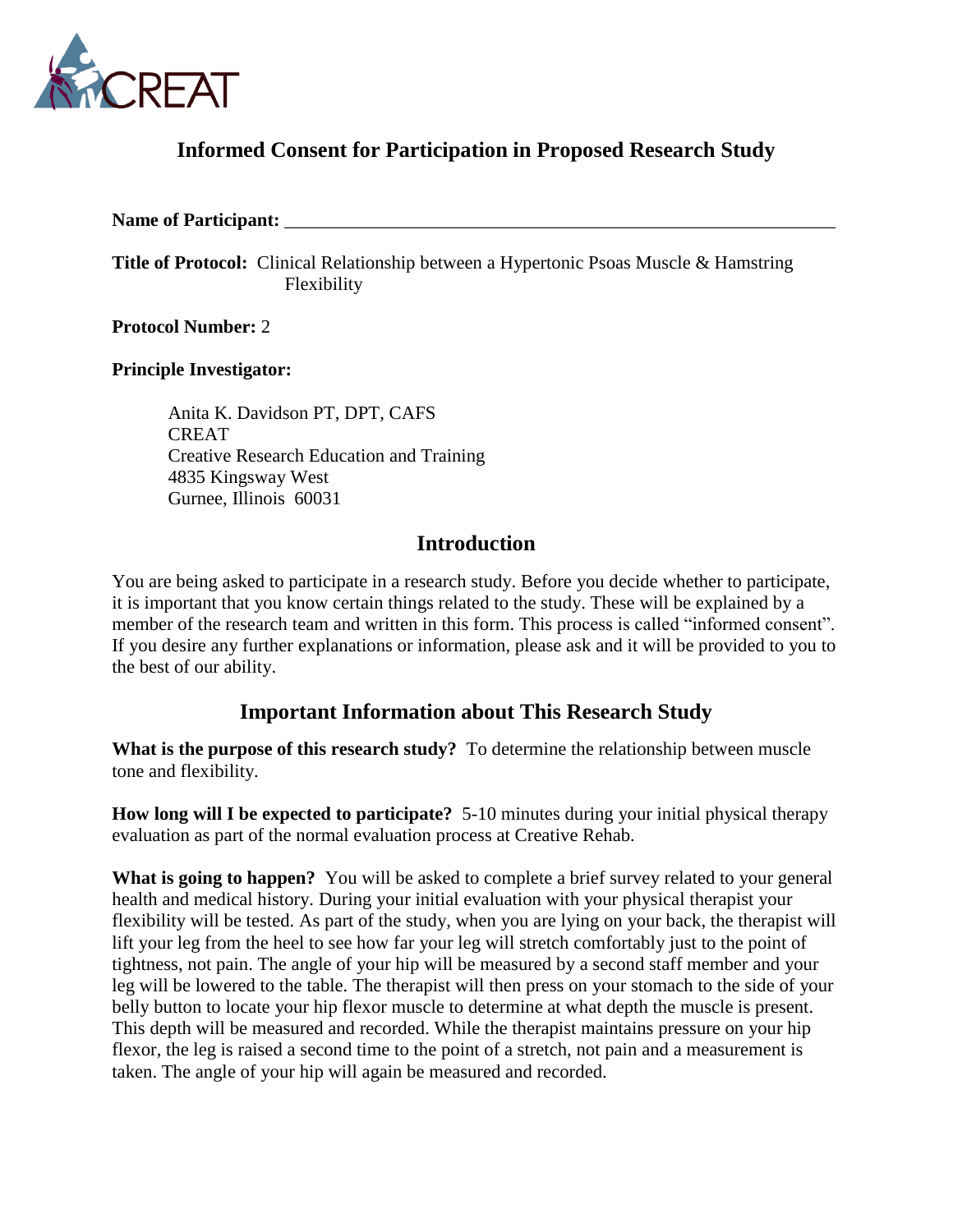**What parts are "experimental" and what does that mean?** Although the entire research project is considered the experiment, the parts that are sometimes called "experimental are the procedure or things that are being evaluated or tested to see what happens". In this research project, the "experimental" parts of the study include the measurement of the hamstring stretch with and without pressure on the hip flexor muscle.

**What are the potential risks or discomforts?** The leg raise with you knee straight may be uncomfortable at the end, but the therapist will only lift to the point of tightness/tension not pain. In addition, pressure on the hip flexor muscle is often tender or painful during the pressure but does not continue to be painful after the pressure is relieved. You will be informed about any significant new information that may be important to you concerning your decision whether or not to continue participating in this research. *Please inform the evaluators if you have abdominal mesh. Presence of abdominal mesh used for a hernia repair surgery will eliminate you from the study.*

**Are there any benefits to participating in this research study?** By participating in this study, you will be assisting the research and documentation of patterns related to tight hamstrings and tight hip flexors. Your participation will assist the staff at Creative Rehab to document our observations related to this issue. Following completion of this study, our goal is to publish our findings to assist other physical therapists in providing treatment related to tight hamstrings.

**What alternative procedures are there?** Performance of hamstring stretches for hamstring tightness is the standard of care and is an alternative to this study. As described in detail later in this form, participation in this research is voluntary, which means you do not have to participate at all.

**How will records be kept confidential and private?** The records related to this study will be maintained following the laws and ethics for medical document storage. The documentation will be secured in a private location and locked when not in use for the purposes of the study. Information related to study participants and personal information will not be shared, published or distributed following HIPAA requirements. The measurements will be included in your medical record as part of your evaluation for physical therapy.

**What happens if an injury occurs?** While a study related injury is highly unlikely, if an injury occurs, CREAT, Creative Research Education and Training a subsidiary of Creative Rehab assumes liability for appropriate medical care and follow-up management.

### *In the event of a research-related injury, please contact: Anita Davidson PT, 847-599-9171 immediately.*

**Is there any money involved for participants, whether received in or paid out?** Participant's data collection will be completed as a normal part of the physical therapy evaluation at Creative Rehab. There is no money involved in the study. If the study exceeds the time allowed for the initial evaluation, your insurance will not be billed for the additional time.

**Who will answer questions that may arise in the future?** If you have any question, concerns, or complaints about the research, please contact Anita Davidson PT at Creative Rehab 847-599- 9171.